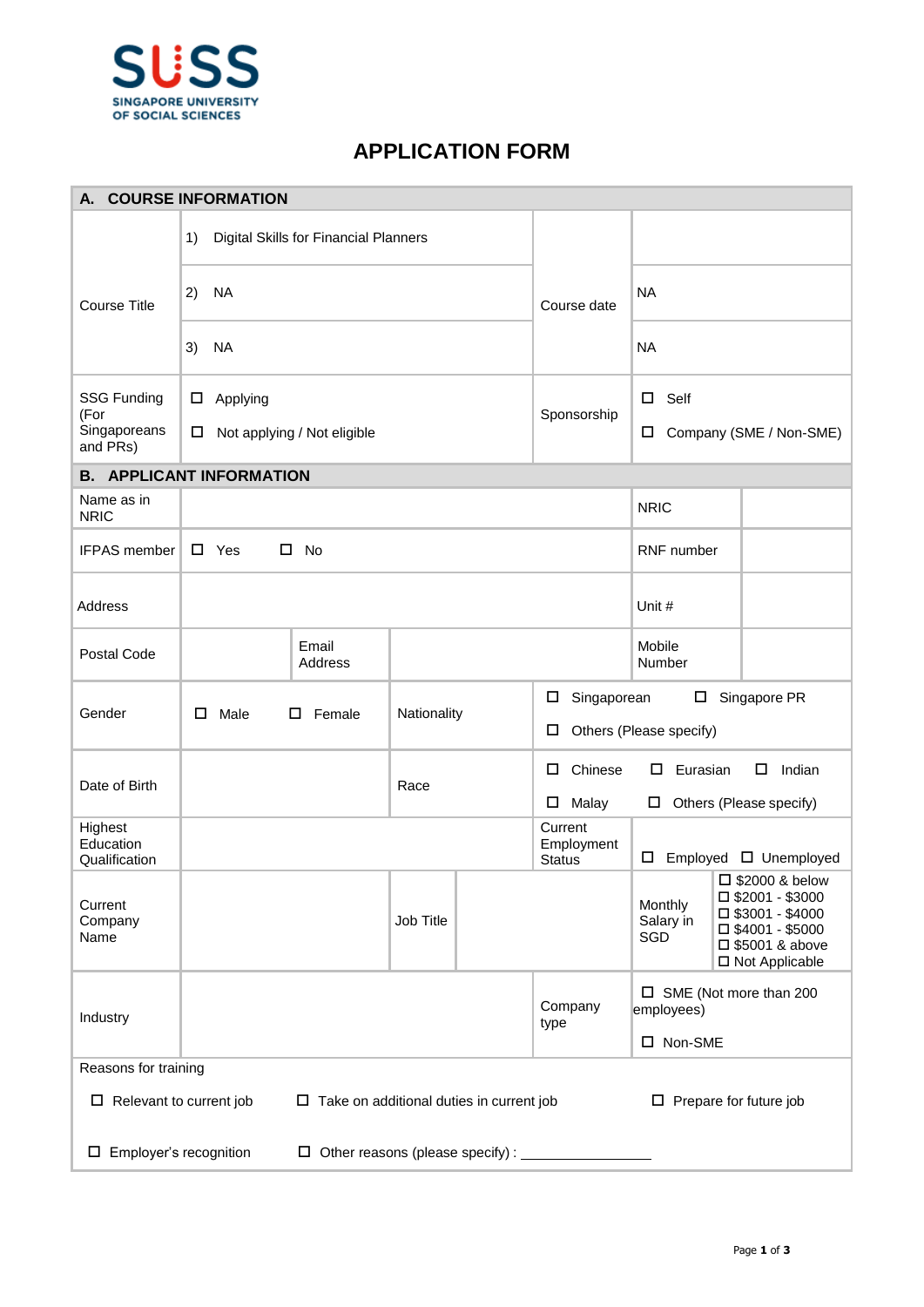## **C. UNDERTAKING AND DECLARATION**

- 1. In consideration of the grant from SSG and/or any government funding to me for the Course applied for herein, I hereby undertake as follows: (a) I will fulfil a minimum of 75% attendance for the Course as well as, where applicable, sit for and/or pass all required Course assessments ("Minimum Requirement"); (b) For self-sponsored applicants: In the event that I fail to meet the Minimum Requirement, I will be liable for the total amount of the Course fee and I will forthwith pay Singapore University of Social Sciences (the "University"), without demand, the amount equivalent to the SSG and/or any government funding that has been granted to me; (c) For company-sponsored applicants: In the event that I fail to meet the Minimum Requirement and/or I cease to be employed by the company named in Section D during the Course, I will be liable for the total amount of
	- the Course fee and I will forthwith pay the University, without demand; (d) If I fail to pay any amount due from me to the University within the stipulated deadline for payment, the University shall have the right to impose a reasonable administrative charge and bank interest on the outstanding amount. The University shall have the right to suspend me from the Course and/or withhold the Course Certificate until I have paid all outstandings in full.
- 2. I hereby declare that:
	- (a) I have not previously received any subsidy for this Course from SSG and/or any government agencies through any other training provider;
	- (b) the information provided by me herein is complete, true and accurate. Any misrepresentation or omission may lead to rejection of this application and/or disqualification for any funding and the University shall be entitled to terminate my enrolment in the Course without a refund of the Course fee.
- 3. I agree that the University may collect, use, retain and/or disclose my personal data provided in this form and during the Course for matters relating to my course enrolment, account servicing of course-related activities, reporting to funding or other relevant ministries/agencies/bodies/organisations, conduct of statistical research and surveys to administer, develop or improve the Course and for the conduct of the University's ordinary course of business in accordance with the Personal Data Protection Act 2012.
- 4. I agree that I may be contacted via mobile phone and/or email and on occasion the University may text and/or email me information related to the Course or seminars, talks or University-approved events that may be of interest to me, during or after the completion of the Course. My personal data may be kept by the University for a limited number of years after I have completed the Course in order to confirm or respond to requests from prospective employers and other institutions of higher learning.

Signature of applicant Date

| D. COMPANY SPONSORSHIP INFORMATION (IF NOT APPLICABLE, LEAVE BLANK) |  |                                    |  |           |  |  |  |  |
|---------------------------------------------------------------------|--|------------------------------------|--|-----------|--|--|--|--|
| Company Name                                                        |  | Address                            |  |           |  |  |  |  |
| Company<br>registration<br>number                                   |  | Postal code                        |  | Telephone |  |  |  |  |
| Name of liaison<br>person                                           |  | Liaison person's<br>contact number |  |           |  |  |  |  |